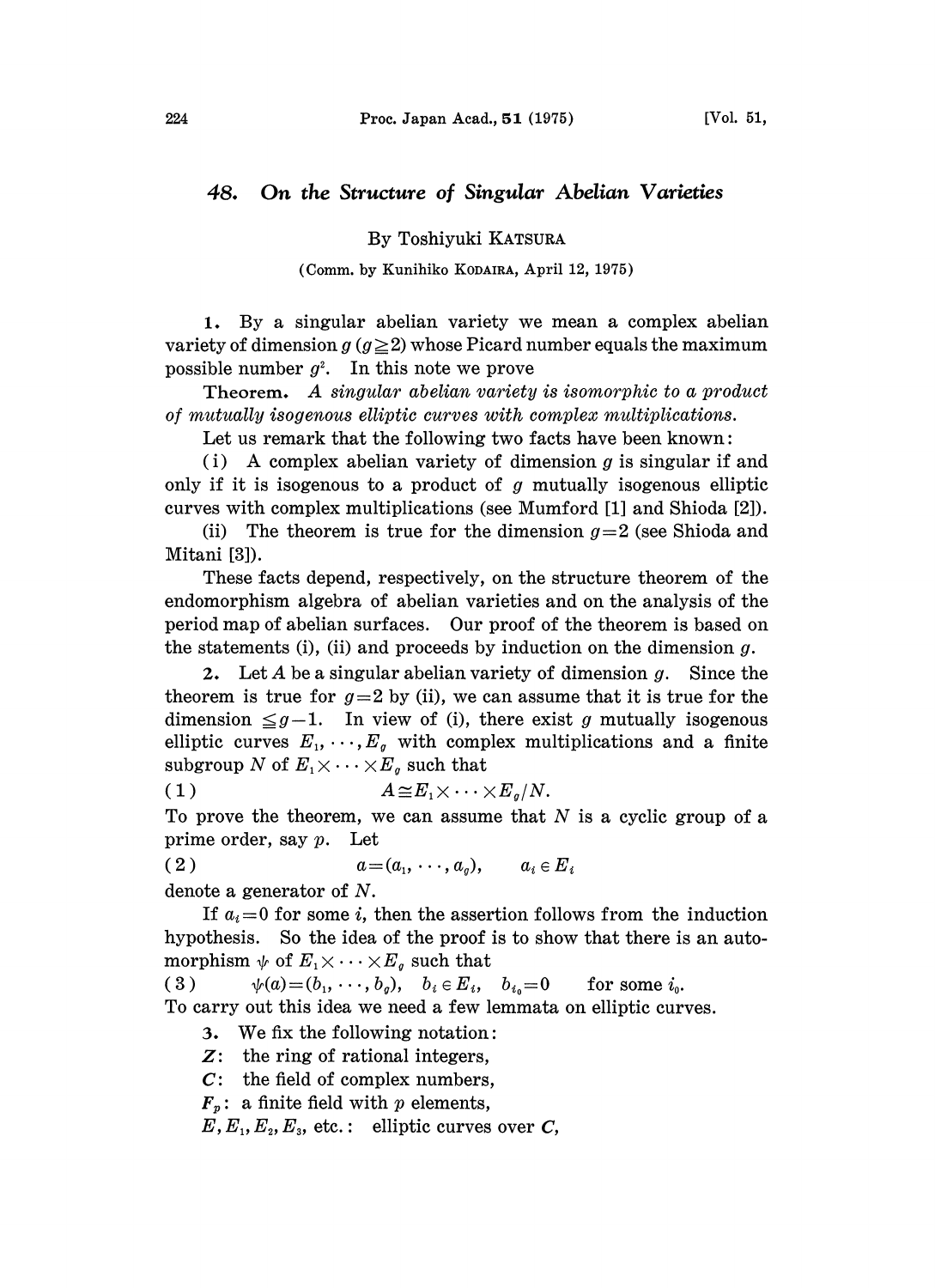$p<sub>E</sub>$ : the multiplication by p on E,

 $(E)_{p}$ =Ker  $(p_{E})$ : the group of points of order p of E; this group can be regarded as a two dimensional vector space over  $F_p$ ,

Hom  $(E_1, E_2)$ : the group of homomorphisms of  $E_1$  into  $E_2$ .

Furthermore, we denote by  $r_{ij}$  the natural homomorphism of  $(E_i, E_j)$  into Hom  $((E_i)_*, (E_j)_*)$ , and by  $I_{ij}$  its image. For any Hom  $(E_i, E_j)$  into Hom  $((E_i)_{\nu}, (E_j)_{\nu})$ , and by  $I_{ij}$  its image.  $x \in E$ ,  $\langle x \rangle$  denotes the cyclic group generated by x, and  $\langle x \rangle^*$  the set of non-zero elements of  $\langle x \rangle$ .

**Lemma 1.** Let  $E_i$  and  $E_j$  be isogenous elliptic curves with complex multiplications. Then,  $\dim_{F_p} I_{ij} = 2$ .<br>Proof. By the assumption, He

By the assumption, Hom  $(E_i, E_j)$  is a free abelian group of rank 2. An element f of Hom $(E_i, E_j)$  belongs to Ker $(r_{ij})$  if and only if  $f=p_{E_i} \circ g$  for some  $g \in \text{Hom}(E_i, E_j)$ . Hence, we have  $I_{ij} \cong \text{Hom}(E_i, E_j)/p \text{ Hom}(E_i, E_j) \cong (Z/pZ)^2.$ 

Hom  $(E_i, E_j)/p$  Hom  $(E_i, E_j) \cong (Z/pZ)^2$ . q.e.d.<br>Definition. We call  $x \in E_i$  a zero of Hom  $(E_i, E_j)$ , if  $x \neq 0$  and  $f(x)=0$  for all  $f \in$  Hom  $(E_1, E_2)$ .

**Lemma 2.** Let  $E_1$  be isogenous to  $E_2$  with complex multiplication. If there exists a zero  $a_i \in (E_1)$  of Hom  $(E_1, E_2)$ , then there exist no zeros of Hom  $(E_2, E_1)$  in  $(E_2)$ .

**Proof.** Suppose there exists a zero of Hom  $(E_2, E_1)$  in  $(E_2)$ , say  $a_2$ . Choose suitable elements  $b_1 \in (E_1)$  and  $b_2 \in (E_2)$  such that  $(E_1)$  $\cong \langle a_1 \rangle \times \langle b_1 \rangle$  and  $(E_2)_{\mathfrak{p}} \cong \langle a_2 \rangle \times \langle b_2 \rangle$ . Since  $a_1$  is a zero of Hom  $(E_1, E_2)$ , we have  $I_{12} \cong \text{Hom}_{F_p}(\langle b_1 \rangle, (E_2)_p)$  by Lemma 1. So there exists  $f \in \text{Hom }(E_1, E_2)$  such that

$$
(4) \t\t\t f:\begin{cases}a_1 \to 0\\b_1 \to b_2.\end{cases}
$$

We also have  $I_{21} \cong \text{Hom}_{F_n}(\langle b_2 \rangle, (E_1)_n)$ . So there exist two homomorphisms  $g_i \in \text{Hom}(E_i, E_i)$  (i=1,2) such that

$$
(5) \t g_1: \begin{cases} a_2 \to 0 & g_2: \begin{cases} a_2 \to 0 \\ b_2 \to a_1, \end{cases} \\ g_2: \begin{cases} a_2 \to 0 \\ b_2 \to b_1. \end{cases}
$$

Thus, we have two endomorphisms  $g_i \circ f \in$  End  $(E_1)$   $(i=1, 2)$  such that

$$
(6) \t g_1 \circ f : \begin{cases} a_1 \to 0 \\ b_1 \to a_1 \end{cases} \t g_2 \circ f : \begin{cases} a_1 \to 0 \\ b_1 \to b_1 \end{cases}
$$

The matrices associated with  $r_{11}(id_{E_1}), r_{11}(g_1 \circ f), r_{11}(g_2 \circ f)$  (relative to the basis  $\{a_1, b_1\}$  are respectively given as follows:

$$
(7) \qquad \qquad \begin{pmatrix} 1 & 0 \\ 0 & 1 \end{pmatrix}, \quad \begin{pmatrix} 0 & 1 \\ 0 & 0 \end{pmatrix}, \quad \begin{pmatrix} 0 & 0 \\ 0 & 1 \end{pmatrix}.
$$

Hence, dim  $I_{11} \geq 3$ , which contradicts Lemma 1. q.e.d.

**Lemma 3.** Let  $E_1$  and  $E_2$  be two elliptic curves, and  $a_i \in E_i$  (i=1, 2) be two points of order p. Moreover, we assume there exists a homomorphism  $f \in \text{Hom}(E_1, E_2)$  such that  $f(a_1) \in \langle a_2 \rangle^*$ . Then, there exists an automorphism  $\varphi$  of  $E_1 \times E_2$  such that  $\varphi(a_1, a_2) = (a_1, 0)$ .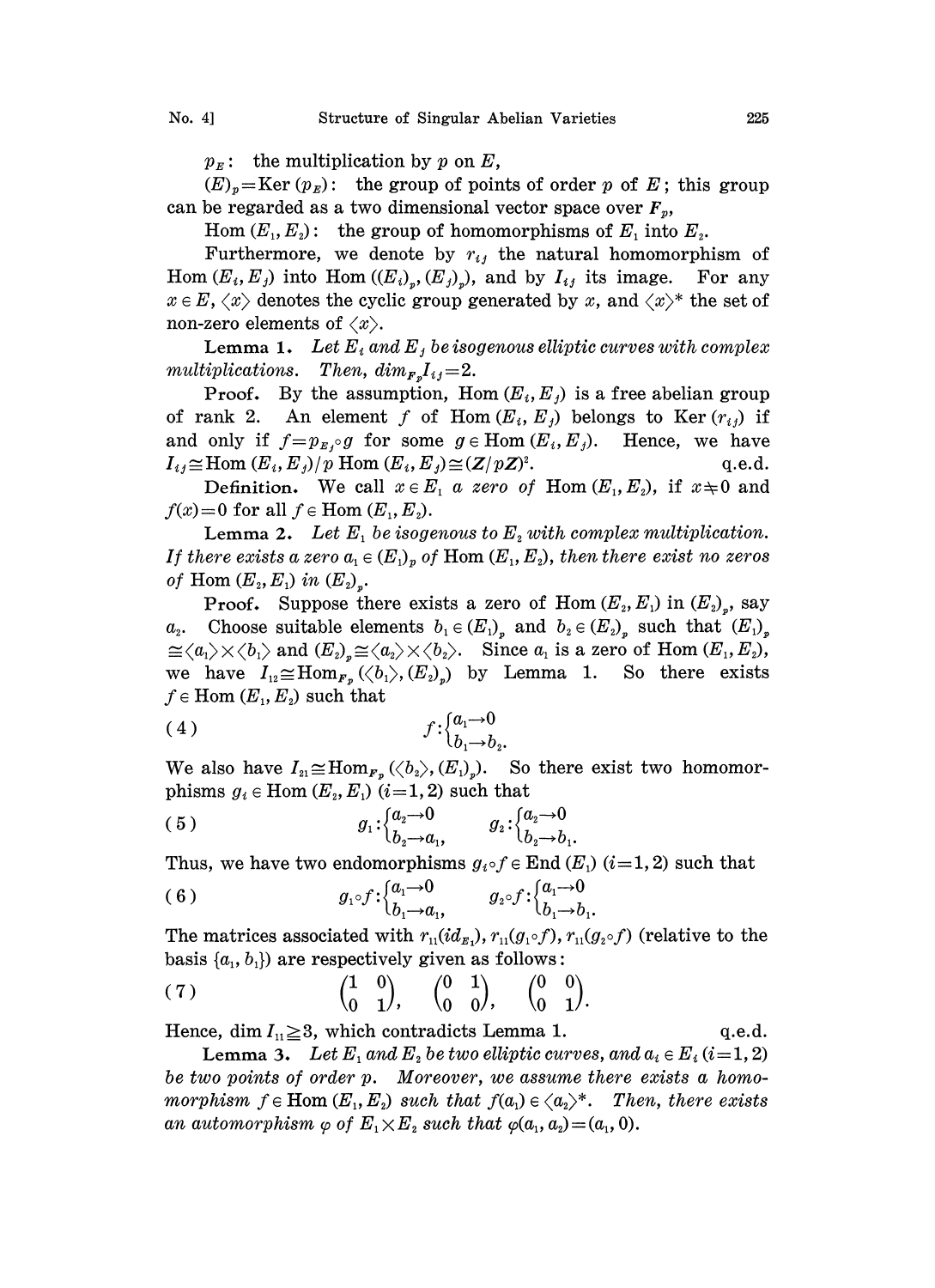**Proof.** Since  $f(a_1) \neq 0$  and  $f(a_1) \in \langle a_2 \rangle$ , there exists an integer *n* such that  $a_2=n f(a_1)$ . The automorphism  $\varphi$  of  $E_1 \times E_2$  defined by (8)  $\varphi(x_1, x_2) = (x_1, x_2 - nf(x_1))$ has the required property.  $q.e.d.$ 

**Lemma 4.** Let  $E_1, E_2$  and  $E_3$  be three elliptic curves, and  $a_i \in E_i$  $(i=1, 2, 3)$  be three points of order p. Moreover, we assume there exist homomorphisms  $f_i \in \text{Hom}(E_i, E_i)$  (i=1,2) such that  $f_i(a_i)$  (i=1,2) are linearly independent over  $F_p$  in  $(E_3)_r$ . Then, there exists an automorphism  $\psi$  of  $E_1 \times E_2 \times E_3$  such that  $\psi(a_1, a_2, a_3) = (a_1, a_2, 0).$ 

**Proof.** By the assumption, there exist two integers  $n_1$ ,  $n_2$  such that  $a_3 = n_1 f_1(a_1) + n_2 f_2(a_2)$ . Therefore, it is sufficient to define  $\psi$  by

( 9 )  $\psi(x_1, x_2, x_3) = (x_1, x_2, x_3-n_1f_1(x_1)-n_2f_2(x_2)),$  q.e.d.

4. Reduction of the proof of the theorem. We use the same notations as in (1), (2) of 2, and assume  $a_i \neq 0$  for  $i=1,2,\dots,g$ . By Lemma 2, we can assume  $a_1$  is not a zero of Hom  $(E_1, E_2)$ , i.e., there exists  $f \in \text{Hom}(E_1, E_2)$  such that  $f(a_1) \neq 0$ . If  $f(a_1) \in \langle a_2 \rangle^*$ , there exists by Lemma 3 an automorphism  $\varphi \times id_{E_3 \times \cdots \times E_q}$  of  $E_1 \times \cdots \times E_q$  such that  $\varphi \times id_{E_3 \times \cdots \times E_q}(a_1, a_2, \cdots, a_q) = (a_1, 0, a_3, \cdots, a_q).$  Hence, the assertion follows by induction hypothesis. Therefore, we can assume  $(E_2)_{p} \cong \langle a_2 \rangle$  $\times \langle f(a_1) \rangle.$ 

Applying Lemma 3 or Lemma 4, we can find an automorphism  $\psi$ of  $E_1 \times \cdots \times E_g$  satisfying the condition (3) of 2 in each of the following cases

- (i) There exists  $g \in \text{Hom}(E_2, E_3)$  such that  $g(a_2) \in \langle a_3 \rangle^*$ .
- (ii) There exists  $g \in \text{Hom}(E_z, E_3)$  such that  $g(f(a_1)) \in \langle a_3 \rangle^*$ .
- $(iii)$  $a_2$  is a zero of Hom  $(E_2, E_3)$ .
- (iv)  $f(a_1)$  is a zero of  $\text{Hom }(E_z,E_z)$ .

(v) There exist two homomorphisms  $g_1, g_2 \in \text{Hom}(E_2, E_3)$  such that  $g_1(f(a_1))$  and  $g_2(a_2)$  are linearly independent in  $(E_3)_n$ .

For instance, in the case (iii), there exists  $g \in \text{Hom}(E_z, E_z)$  such that  $g(f(a_1))=a_3$  by the fact that  $I_{23} \cong \text{Hom}(\langle f(a_1) \rangle, (E_3))$ . So the assertion follows by Lemma 3. Putting these together, we have only to consider the case satisfying the following two conditions:

(A) For any  $g \in \text{Hom}(E_z, E_z)$ , neither  $g(a_z)$  nor  $g(f(a_z))$  is not contained in  $\langle a_3 \rangle^*$ , and neither  $a_2$  nor  $f(a_1)$  is a zero of Hom  $(E_2, E_3)$ .

(B)  $V = {g(a) | g \in Hom (E_2, E_3), a \in (E_2)_n}$  is a one dimensioal linear subspace of  $(E_3)$ .

If there exists  $g \in \text{Hom}(E_3, E_2)$  such that  $g(a_3) \notin \langle f(a_1) \rangle$ , then we have  $(E_2)_*\cong \langle f(a_1)\rangle \times \langle g(a_3)\rangle$ . So, there exist two integers  $n_1, n_2$  such that  $a_2 = n_1 f(a_1) + n_2 g(a_3)$ . In this case, the assertion follows by Lemma 4. So we can assume one more condition'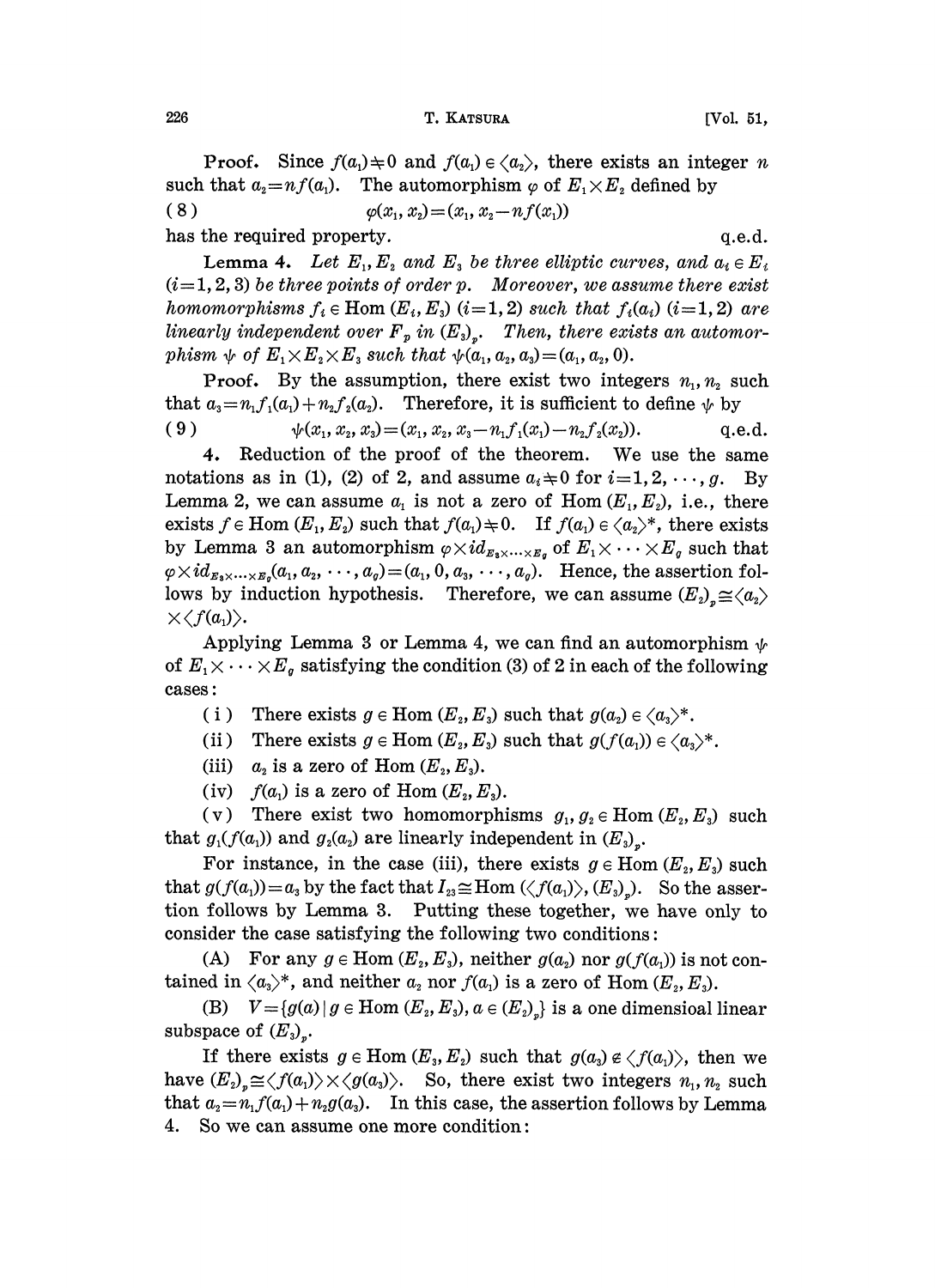## No. 4] Structure of Singular Abelian Varieties 227

(C) For any  $g \in \text{Hom}(E_3, E_2)$ , we have  $g(a_3) \in \langle f(a_1) \rangle$ .

5. In this last section, we shall prove that there exists no case satisfying the conditions (A) (B) (C). Let v be a basis of a one dimensional vector space V in (B). Then,  $(E_3)_* \cong \langle a_3 \rangle \times \langle v \rangle$ . Let  $g_1, g_2$  be two homomorphisms of Hom  $(E_2, E_3)$  inducing a basis of  $I_{23}$ . By the condition (B), it is easy to see that they can be normalized in the following form:

lowing form:

\n
$$
g_1: \begin{cases} a_2 & \to 0 \\ f(a_1) \to k_1 v, \end{cases} \qquad g_2: \begin{cases} a_2 & \to k_2 v \\ f(a_1) \to 0, \end{cases}
$$

where  $k_i$  (*i*=1, 2) are non-zero integers.

On the other hand, let  $h_1, h_2$  be two homomorphisms of Hom  $(E_3, E_2)$ such that  $h_i$  (i=1, 2) inducing a basis of  $I_{32}$ . By the condition (C), they can be normalized in the following form:

(11) 
$$
h_1: \begin{cases} a_3 \to 0 \\ v \to m_1 f(a_1) + m_2 a_2 \end{cases}
$$
  $h_2: \begin{cases} a_3 \to n_1 f(a_1) \\ v \to \begin{cases} n_2 a_2 \\ n_2 f(a_1) \end{cases}$  if  $m_1 \neq 0$    
if  $m_1 = 0$ ,

where  $m_i$  (i=1, 2),  $n_j$  (j=1, 2) are rational integers and at least one of  $m_i$  is not zero.

First, suppose  $n_1 \neq 0$ . Then, we have an endomorphism  $g_1 \circ h_2$  $\in$  End  $(E_3)$  such that

(12) 
$$
g_1 \circ h_2 : \begin{cases} a_3 \to k_1 n_1 v \\ v \to \begin{cases} 0 & \text{if } m_1 \neq 0 \\ k_1 n_2 v & \text{if } m_1 = 0. \end{cases} \end{cases}
$$

Moreover, we have an endomorphism of  $End(E_3)$  such that

(13) 
$$
g_1 \circ h_1: \begin{cases} a_3 \to 0 \\ v \to k_1 m_1 v, \end{cases} \text{ if } m_1 \neq 0, g_2 \circ h_1: \begin{cases} a_3 \to 0 \\ v \to k_2 m_2 v, \end{cases} \text{ if } m_1 = 0.
$$

Thus,  $\{r_{33}(g_1 \circ h_2), r_{33}(g_1 \circ h_1)\}$  if  $m_1 \neq 0$  or  $\{r_{33}(g_1 \circ h_2), r_{33}(g_2 \circ h_1)\}$  if  $m_1 = 0$  is a basis of two dimensional vector space  $I_{33}$ . On the other hand,  $id_{E_3} \in$  End  $(E_3)$  induces a nontrivial element of  $I_{33}$ , and it is clear that the element cannot be expressed by the linear combination of such a basis, which is a contradiction.

Hence, we have  $n_1 = 0$ . But in this case,  $a_3$  is a zero of Hom  $(E_3, E_2)$ . Therefore, as before, we have two homomorphisms  $h'_1, h'_2 \in \text{Hom}(E_2, E_2)$ such tha

(14) 
$$
h'_1: \begin{cases} a_3 \to 0 \\ v \to a_2, \end{cases} \qquad h'_2: \begin{cases} a_3 \to 0 \\ v \to f(a_1). \end{cases}
$$

So we have four non-trivial endomorphisms  $r_{22}(h'_1 \circ g_1), r_{22}(h'_2 \circ g_1), r_{22}(h'_1 \circ g_2),$  $r_{22}(h'_2 \circ g_2)$ . The matrices associated with them relative to the basis  ${a_2, f(a_1)}$  are respectively as follows: